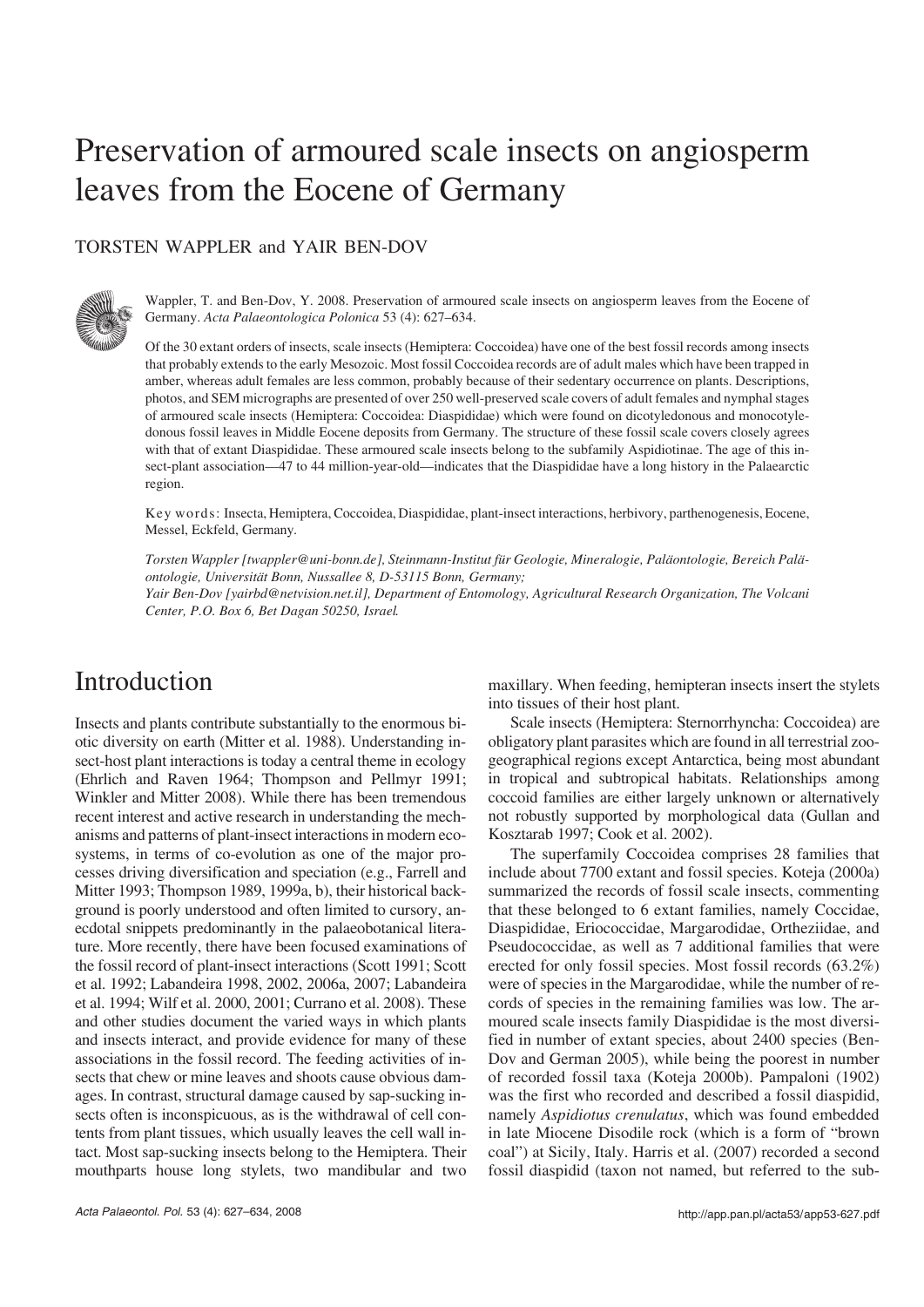family Aspidiotinae) from an early Miocene leaf−bearing di− atomite in New Zealand. Koteja (1990, 2000a) indicated that a few inclusions (about 30 specimens) of male Diaspididae occurred in Baltic, Dominican, and Mexican amber, none of which have been described.

Herein we record twelve new fossil Diaspididae, which are assigned to four taxa. They occur in life position, on dicotyledonous and monocotyledonous leaves from middle Eocene oil shales at Messel and Eckfeld in Germany.

*Institutional abbreviations*.—FIS, Forschungsinstitut und Naturmuseum Senckenberg, Frankfurt am Main, Germany; SM. B. Me, Senckenberg Museum, botanical Messel collec− tion; NHMM, Naturhistorisches Museum Mainz, Landes− sammlung für Naturkunde Rheinland−Pfalz, Mainz, Germany; PB, LS, Palaeobotanical Eckfeld collection, Landessammlung für Naturkunde Rheinland−Pfalz.

### Attributes of armoured scale insects

Armoured scale insects, as other families of the Coccoidea, constitute some of the most fascinating and unusual organ− isms among insects, conspicuously differing from typical, commonly encountered insects, particularly in their life cy− cles (Gullan and Kosztarab 1997).

The adult female has a sac−like body, with functional mouthparts, spiracular system, rudimentary antennae, lacks legs, and possesses various types of wax−secreting glands and pores. The adult male on the other hand is generally a winged insect, with only one pair of wings and well−devel− oped legs, but without mouthparts. It is an ephemeral insect, living from a few hours to one to two days. Generally, in biparental species, it is the adult female which is encoun− tered and collected by entomologists. Besides the distinct morphological differences between female and male, their development also differs. The female develops through two nymphal instars, whereas the adult male develops through two nymphal stages, a prepupa, and a pupa. The most con− spicuous feature is that the body of both sexes is covered by a detachable scale cover, from which the vernacular name "armoured scale insects" is derived. The scale cover is formed of waxy secretions in which are embedded the moults of the developing insect. Armoured scale insects are phytophagous, sucking their food resources from host−plant cells.

The taxonomy of extant Diaspididae is based almost en− tirely on morphological features of the adult female. These features include principally the shape and structure of vari− ous body appendages and the cuticular opening of wax glands. The shape, structure or colour of the scale covers is of minor taxonomic significance at the suprageneric level.

More details on the features of armoured scale insects are available in various chapters in Rosen (1990).

## Geological setting

The Fossillagerstätten Grube Messel and Eckfeld, deposits in Germany, represent former maar lakes of Middle Eocene age (Geiseltalian) (Franzen 2005), equivalent to the earliest Lutetian Stage (Gradstein et al. 2004). Both localities are Konservat−Lagerstätten that are famous for the high−quality preservation of their fossils (e.g., Schaal and Ziegler 1992; Lutz et al. 1998). Fossil plants and insects are particularly common and diverse in these deposits (e.g., Wilde 2004; Wedmann 2005). The fossils are embedded in highly bitumi− nous, finely laminated claystones ("oil shale"). Wappler et al. (2004) and Wedmann et al. (2007) have recently de− scribed two exceptionally well−preserved fossil insects, em− phasizing the preservation potential of Messel and Eckfeld. The former "oil−shale" mine of Messel is one of the world's best known "Fossillagerstätten" and was added in 1995 to the UNESCO list of World Nature Heritage Sites. Recent abso− lute dating showed that the breccia underlying the Messel sediments have an age of about 47.8±0.2 Myr (Mertz et al. 2004; Mertz and Renne 2005). Similar to the Messel locality, Eckfeld Maar also provided a highly diverse terrestrial flora and fauna (e.g., Lutz et al. 1998; Wappler 2003; Wappler and Engel 2003, 2006; Wappler et al. 2004; Wilde and Franken− häuser 1998). Argon <sup>40/39</sup> dating of basalt from the diatreme breccia underlying the lake sediments at Eckfeld established its age of 44.3±0.4 Myr (Mertz et al. 2000).

### Material and methods

The examined specimens were preserved by immersing the slabs of stone in glycerine to prevent damage by desiccation (Schaal and Ziegler 1992). All measurements were made using an ocular micrometer and are given in millimetres; structures were measured as preserved. The specimens were examined using a Leica MZ 9.5 Stereomicroscope. Photo− graphs were made with a Leica MZ 16 Stereomicroscope, and either JVC (model KY−F70B) or Nikon Coolpix 4500 digital cameras and processed using image editing software (Adobe CS®). The scale covers were then prepared for both light mi− croscopy (LM) and scanning electron microscopy (SEM) by removing them from the plant material with a scalpel and plac− ing them in 99.5% ethanol, followed by a rinse of water. For LM, scale covers were embedded in synthetic resin for micro− sectioning, and subsequently mounted on a glass slide. For SEM, fragments were mounted on double−sided adhesive tape on an aluminium SEM stub and gold coated. SEM was per− formed using a CamScan MV 2300 unit operated at 15kV.

While studying the specimens listed below, we managed to detach the scale covers from the leaf surface on which they were settled. However, no remains of the body of the ar− moured scale insects were recovered. No modification of leaf surface was observed. The taxonomy of species and genera in extant Diaspididae is mainly based on morphological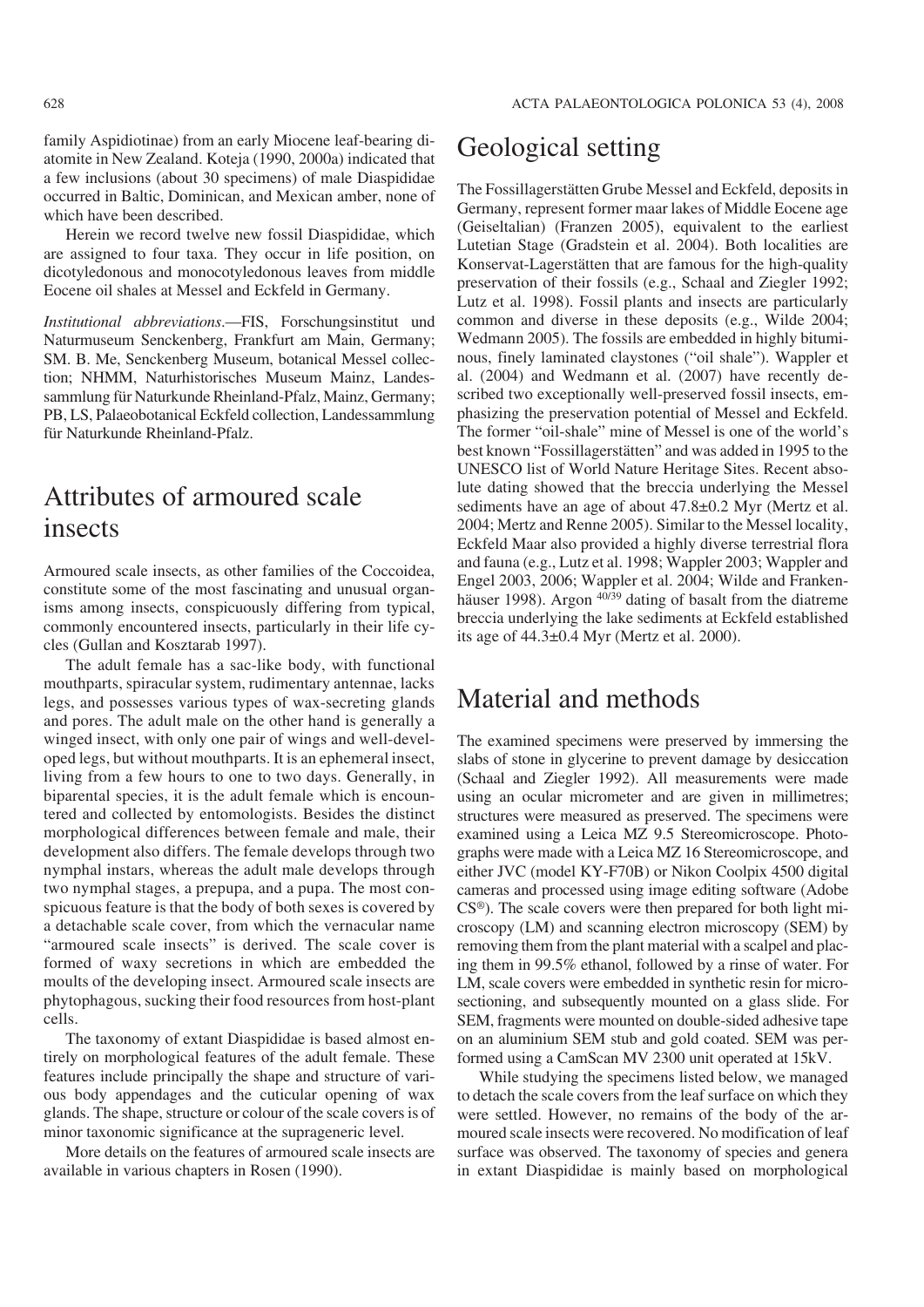structures of the cuticle, whereas the shape, structure or col− our of the scale covers is of some taxonomic significance at the suprageneric level. Since the only taxonomic feature available from the material studied was the shape and size of the scale cover, we could not assign these fossil Diaspididae to a rank below the two major subfamilies, Aspidiotinae and Diaspidinae. For a detailed description of all the available material, see our supplementary online material (http://app. pan.pl/SOM/app53-Wappler\_SOM.pdf ).

### Systematic palaeontology

Insecta Linnaeus, 1758

Hemiptera Linnaeus, 1758 Sternorrhyncha Amyot and Serville, 1843 Coccoidea Handlirsch, 1903 Diaspididae Maskell, 1878 Aspidiotinae Ferris, 1942

Aspidiotinae gen. et sp. indet. 1

*Material*.—NHMM PB 2005/140, LS, FIS SM.B.Me 20246; FIS SM.B.Me 19309; NHMM PB 2005/411, LS; FIS SM.B.Me 3958; FIS SM.B.Me 19250.

*Description*.—The female scale cover of this species is circular, with considerable variation in diameter from 1 mm to 2.6 mm. Concentric rings, representing the scale covers ex− creted by first and second nymph instars, are clearly discern− ible (Fig. 1B). The total scale cover is surrounded with a ring (width about 250 μm), which is slightly brighter than the scale cover and elevated from the leaf surface and from scale cover surface (Fig. 1B). This ring appears not to constitute part of the scale cover, but rather belonging to the host plant. We suppose that it is a kind of reaction of the plant to the de− veloping armoured scale insect. We could not speculate as to the colour of the scale cover. Fig. 1E is a SEM of the ventral (inner) surface of the scale cover, showing the pattern of wax secretion during the process of scale cover formation by the adult female. Fig. 1F is a cross section of the scale cover, clearly indicating the moults of nymphal stages that are in− corporated within the scale cover.

*Comments*.—Based on the shape and size of the scale covers of the above listed two fossils, this taxon appears to be re− lated to extant species of genera such as *Aonidiella*, *Chryso− mphalus*, and *Melanaspis* (Fig. 1C, D). These genera include many extant species which are pests of various agricultural crops of great economic importance. These species are widely distributed in tropical and subtropical territories of the Nearctic, Neotropical, Ethiopian, Palearctic, Oriental, and Australasian zoogeographical regions.

#### Aspidiotinae gen. et sp. indet. 2

*Material*.—NHMM PB 1995/448, LS; NHMM PB 2005/62, LS; NHMM PB 2005/375, LS; NHMM PB 2005/456, LS.

*Description*.—The female scale cover of this species is circular, about 1 mm in diameter. Concentric rings, represent− ing the first and second nymphal instars, are distinct. The "white cap" part of the scale cover is slightly whitish in hue, while the scales of second instar and adult female are brown (Fig. 1G–I). Scale covers of nymphal stages (Fig. 1J) are cir− cular, about 300 μm in diameter. All records of this species were found on species of coryphoid−like Arecaceae (palms).

*Comments*.—Extant scale insects (Coccoidea), including ex− tant armoured scale insects (Diaspididae), frequently infest host plants of the family Arecaceae (Ben−Dov and Miller 2007). Among 2384 extant species of Diaspididae, 153 spe− cies have been recorded from species of Arecaceae. The ar− moured scale species *Comstockiella sabalis* (Comstock, 1883), and *Parlatoria blanchardi* Targioni Tozzetti, 1892, have been reported exclusively from species of Arecaceae. The pit−scale family, Asterolecaniidae, includes the genus *Palmaspis*, with 32 species, all of which develop only on palms. The monogeneric family Phoenicococcidae, contains one species, namely, *Phoenicococcus marlatti* Cockerell, 1899, which develops on about 12 species of Arecaceae.

#### Aspidiotinae gen. et sp. indet. 3

*Material*.—FIS SM.B.Me 3468. An incomplete preserved pinnate leaf ("feather−leaved") of a lepidocaryoide palm, most probably belonging to the genus *Phoenicites*; found in Messel pit near Darmstadt, Hesse, Germany.

*Description*.—We observed on lower surface of one leaf about 120 circular scale covers, diameter 0.317–0.439 mm. The smaller size of the scale covers, and the structure of its concentric rings, as compared to Aspidiotinae gen. et sp. indet. 2, suggest that Aspidiotinae gen. et sp. indet. 3, in− cludes the scale covers of nymphal stages that we regard as belonging to a separate species. The crowded population (Fig. 1K) resembles heavy infestations of the extant species *Parlatoria blanchardi* Targioni Tozzetti, 1892 (Fig. 1L), which is a common pest of date palms in North Africa and the Middle East (Ben−Dov and Miller 2007).

*Comments*.—Palms constitute one of the most familiar and most easily recognized plant families. They are distinguished from most other angiosperms by distinctive leaves, or fronds, and they constitute one of the few monocotyledonous plant families with arborescences (Howard et al. 2001). Palms are essentially tropical plants, of which about 75% of the species occur within rainforest (Dransfield 1978). Additionally, there is a marked dissimilarity between the palm floras of the Old and New World. The lepidocaryoid palms (resembling the Messel specimen) are Old World taxa, except for *Lepido− caryum*, *Mauritia*, and one species of *Raphia* in the New World (Tomlinson 1979).

The Arecaceae, of all identifiable monocotyledons, display the richest fossil records, as revised by Harley (2006). By the late Cretaceous, all major palm fossil categories are present. Therefore it seems unsubstantiated that insect−palm relation− ships are so little known and reported in the fossil record be−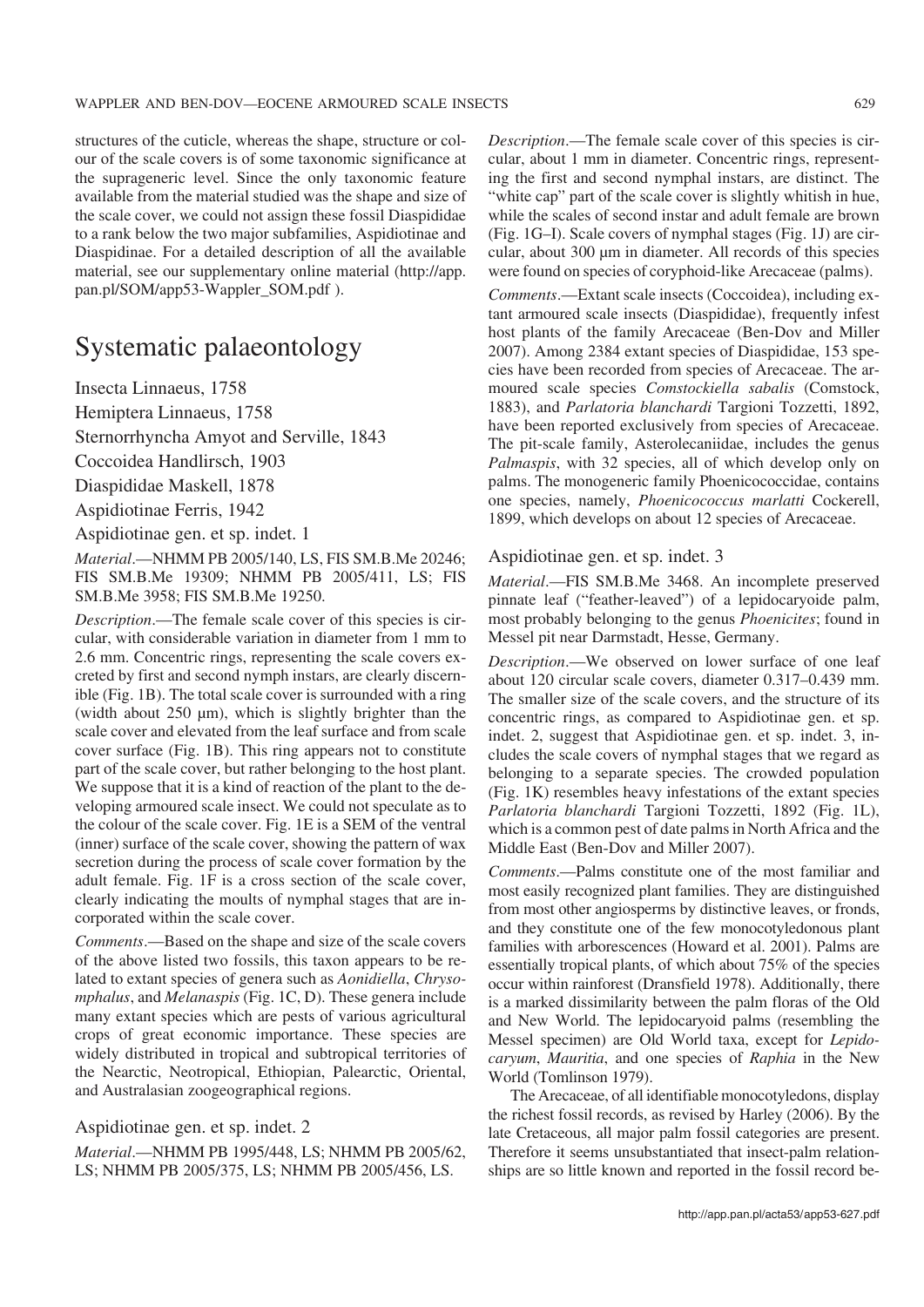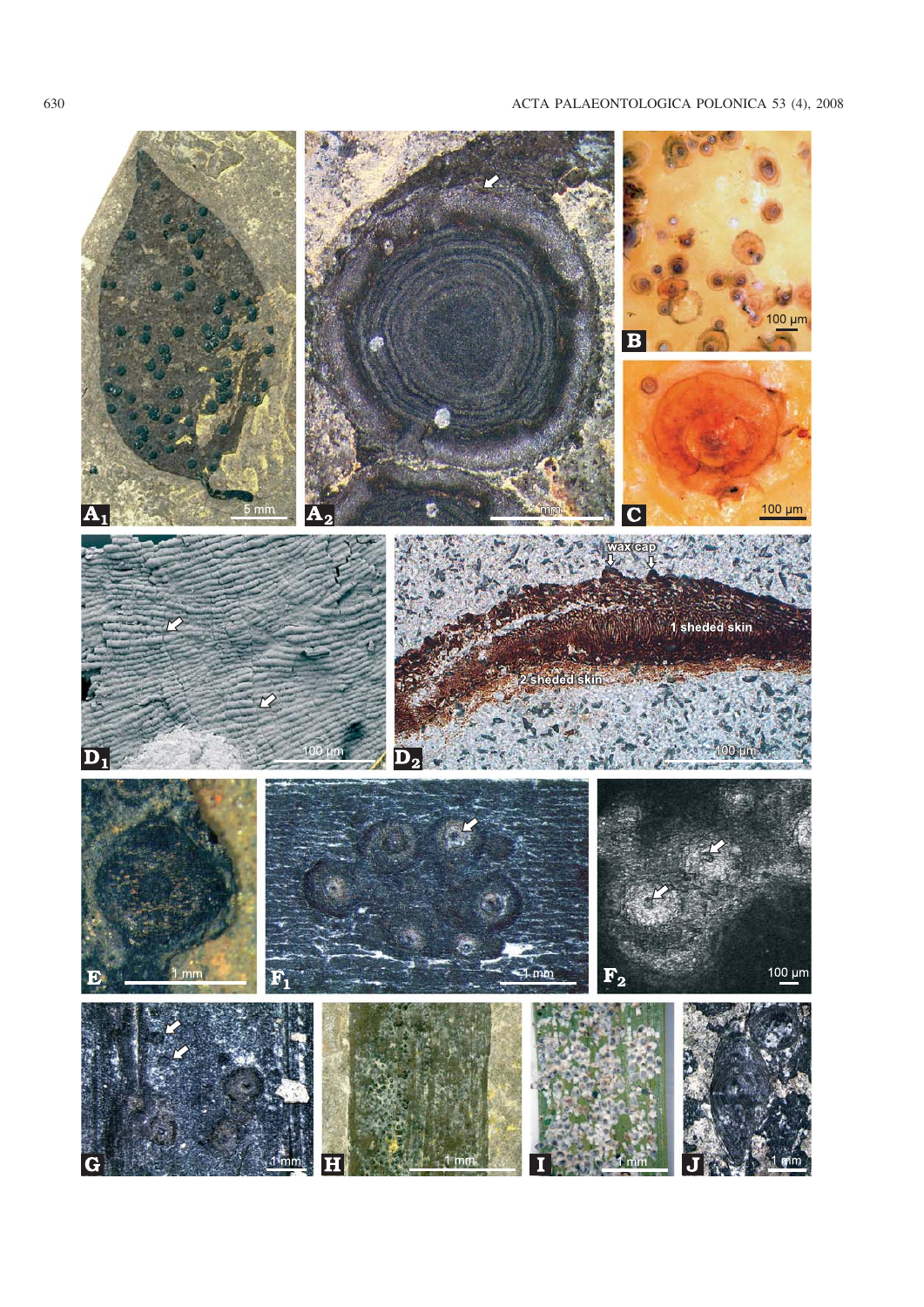#### WAPPLER AND BEN−DOV—EOCENE ARMOURED SCALE INSECTS 631

Table 1. Geological records of Diaspididae (updated from Koteja 1990, 2000a, 2001; Koteja and Ben−Dov 2003; Harris et al. 2007). Abbreviations: \* Koteja (2000: 212, 2001: 51) referred to this material but did not name it. Diaspididae are represented by numerous inclusions. \*\* Koteja (1990: 153) indicated that at least 30 specimens of armoured scale insects were found in Tertiary amber deposits. \*\*\* Armoured scale insects occur on dicotyledonous and monocotyledonous leaves. It must be noted that the gender assignment of some of these fossil specimen may be problematic. \*\*\*\* Koteja (1990) noted that although formally unassigned, this fossil definitely belonged to the Diaspididae, very likely resembling a species of *Lepidosaphes*. \*\*\*\*\* Putative scale structures preserved on coryphoid Arecaceae from the uppermost Cretaceous (Late Maastrichtian) of the Den− ver Basin, Colorado, USA (personal communication Conrad C. Labandeira 2007; Labandeira et al. 2007), and convex, circular scales marks on the stem of the equisetalian *Balenosetum candlewaxia* (see Labandeira 2006b: fig. 39) and *Zonulamites elandensis*, on the leaves of the conifer *Heidiphyllum elongatum*, and the seed fern *Dicroidium dubium* from the Triassic of South Africa.

| Epoch                | Locality                                           | Gender        |           |                         |                                                         |
|----------------------|----------------------------------------------------|---------------|-----------|-------------------------|---------------------------------------------------------|
|                      |                                                    | ൪             | ¥         | Fossil type             | Taxon                                                   |
| Late Miocene         | Syracuse province, Sicily, Italy                   |               |           | compression             | Aspidiotus crenulatus (Pampaloni date)                  |
| Middle Miocene       | Dominican amber, Hispaniola,<br>Dominican Republic | $\mathcal{L}$ |           | inclusion <sup>**</sup> | not assigned                                            |
| Middle Miocene       | Mexican amber, Chiapas, Mexico                     |               |           | inclusion**             | not assigned                                            |
| <b>Early Miocene</b> | Foulden Hill, Otago, New Zealand                   |               | 14        | compression             | Aspidiotinae gen. et sp. indet.                         |
| Middle Eocene        | Eckfeld maar, Germany                              |               | $46***$   | compression             | Aspidiotinae gen. et sp. indet.<br>present contribution |
| Middle Eocene        | Messel maar, Germany                               |               | $>214***$ | compression             | Aspidiotinae gen. et sp. indet.<br>present contribution |
| Middle Eocene        | Baltic amber, Baltic                               | $2^{***}$     |           | inclusion**             | not assigned                                            |
| Late Maastrichtian   | Denver Basin, Colorado, USA                        | *****         |           | compression             | not assigned                                            |
| Late Triassic        | Molteno Formation, South Africa                    | *****         |           | compression             | not assigned                                            |

cause multitude of different insect families use palms as a reli− able source of food (Howard et al. 2001; Labandeira et al. 2007). One reason could be that the insect fauna of about 85% of palm genera is completely unknown (Lepesme 1947) and knowledge of insect−palm relationships is overwhelmingly derived from studies of three economically important palms, oil palm (*Elaeis guineensis*), coconut (*Cocos nucifera*), and date palm (*Phoenix dactylifera*), and not from wild palms (Howard 2001). There may be other reasons particular to palm anatomy or biology, but they are conjectural. These include (1) that the thicker adaxial ("upper") wax layer on most fronds is more difficult for insects to penetrate than equivalent layers in other plants; (2) that for insects using nectar or pollen, most palm species flower only during a limited time interval of the year, restricting the spectrum of available pollinators; (3) in the absence of cambium or bark, palms are not attacked by cambium borers or bark beetles; and (4) roots of palms are not a prime target of attack by arthropods because they are not centres of carbohydrate storage (see Howard 2001).

The majority of fossil palms cannot be determined below family level, due to lack of distinctive morphological variations in foliar organs. This is especially correct regarding the genus *Phoenicites*, to which very likely belong the fossil specimens recorded here. Read and Hickey (1972) redefined the fossil genus *Phoenicites* and suggested that *Phoenicites* should, henceforth, be reserved or applied to non−*Phoe− nix*−like pinnate leaves.

#### Aspidiotinae gen. et sp. indet. 4

*Material*.— NHMN PB 2005/140, LS. An incompletely pre− served, dicotyledonous leaf found at Eckfeld Maar near Manderscheid, Eifel Mountains, Germany; middle Eocene (middle Lutetian, ELMA Geiseltalian, MP13, 44.3 ± 0.4 Myr).

Fig. 1. Scale covers of female and nymphal stages of armoured scale insects on dicotyledon and monocotyledon fossil leaves from the middle Eocene - (44–47 Myr) Messel and Eckfeld maar fossil sites. **A**. FIS SM.B.Me 20426; A1, complete preserved leaf of undetermined dicotyledon (microphyll), with about 70 scale covers; A2, concentric rings, representing the first and second nymph instars, covers surrounded with a ring (white arrow). **B**. *Aonidiella aurantii* (Maskell, 1878). Mainly known as an important pest of *Citrus*. **C**. Single scale of *Aonidiella aurantii* (Maskell, 1878) on grapefruit. **D**. FIS SM.B. Me 19309; D<sub>1</sub>, SEM micrograph of scale cover surface structure revealing secretionary pattern during the process of scale cover formation (black arrows indicating the position of first and second nymph instars); D<sub>2</sub>, microsection of a single female scale cover clearly showing the moults of nymph stages incorporated in the scale cover. **E**. NHMM PB 2005−62, LS. Female scale cover in 3D preservation on a palm leaf. **F**. NHMM PB 2005−456, LS. Female scale cover in 3D preservation on a palm leaf; F<sub>1</sub>, showing "white-cap" secretion of the first instar (white arrow); F<sub>2</sub>, showing "white-cap" secretion of the first instar (white arrow) under laser scanning microscope. **G**. NHMM PB 1995−448, LS. Female scale covers with putative immature stages (white arrows). **H**. FIS SM.B.Me 3468. Crowded population of armoured scale insects of a fossil palm leaf, resembles heavy infestations of the extant species *Parlatoria blanchardi* Targioni Tozzetti, 1892. **I**. Heavy infestations of the extant species *Parlatoria blanchardi* Targioni Tozzetti, 1892 on *Phoenix dactylifera* in Is− rael. **J**. NHMM PB 2005−140, LS. Elongated scale situated on the main vein, which does not resemble scale covers of any extant species.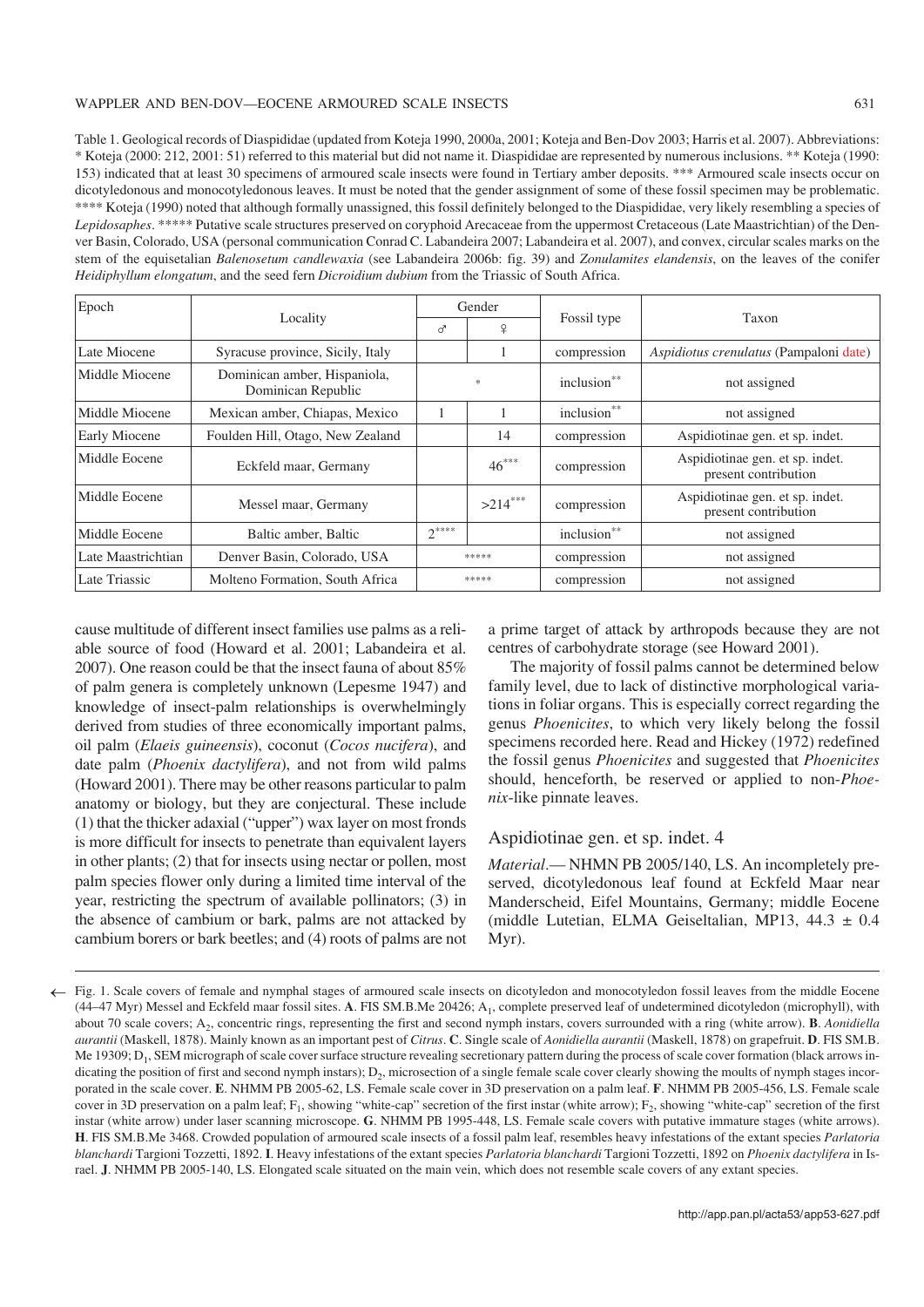elongate scale covers (1.77–2.3 mm wide, 3.1–3.2. mm long) (Fig. 1M). These elongated scale covers were placed on the same leaf next to five circular scale covers (diameter about 1.53 mm), which are here assigned to Aspidiotinae gen. et sp. indet. 2. Unlike the circular scale covers that are distributed sparsely over the leaf, the elongated scale covers are re− stricted to the main vein and secondary veins. It seems likely that these scale insects fed directly from the leaf veins.

*Comments*.—The elongated shape of these scale covers does not resemble scale covers of extant species. It is remarkably different from *Lepidosaphes*. The structure and arrangement of concentric rings on the scale cover appear to indicate that they belong to adult females and not males.

### Discussion

Taxa in the suborder Sternorrhyncha of the Hemiptera are quite ancient and originated during the transition from the Permian to the Triassic. The Coccoidea (scale insects) as a whole probably stems from the Late Triassic and through the Jurassic. Nevertheless, the origin and early history of Cocco− idea has been discussed by various authors, recently by Shcherbakov (2007), albeit their origins are still unknown from the fossil record. Even in the absence of earlier Meso− zoic fossil scale insect occurrences, the mere presence of dis− tinct scale damage types during the Late Triassic indicates that the coccoid lineage (not necessarily the modern families) also was present during this period (Table 1). More recent periods of radiation affected the archeococcoids (Othezio− idea) and neococcoids (Coccoidea). Interestingly, the radia− tion of scale insects coincides nicely with the period in which angiosperm diversity increased dramatically, with a trend of basal families ("archaeococcoids") in Cretaceous amber and diverse neococcoids by the Early Eocene (Koteja 1988, 2000a; Grimaldi and Engel 2005). Many fossils of scale in− sects have been described, most of which appeared in a series of papers by Koteja (1984, 1990, 2000a, b, 2001, 2004), based almost entirely on male coccids fossilised in amber. Female armoured scale insects are not known from Baltic amber (see Koteja 1990, 2000a).

For scale insect impressions, however, the fossil record is at the first glance comparatively sparse, most probably be− cause the female is sedentary and the males are ephemeral and minute, which partly could explain the paucity of scale insect impressions. However, the occurrence of over 250 well−preserved scale covers of adult female and nymphal stages of armoured scale insects on dicotyledonous and monocotyledonous fossil leaves, together with a variety of coccids on palms during the latest Cretaceous in the Denver Basin of Colorado, support the hypothesis that scale insect impressions are much more abundant in the fossil record than previously believed because in most cases the scale insect damage on plants remains unreported (personal communica−

tion, Conrad C. Labandeira 2007). The exploration of scale insect damage on plants is imperative, no matter how seem− ingly futile, and will play an important, albeit somewhat more limited role in understanding scale insect evolution and may eventually prove to be critical for understanding the ear− liest origin of coccoids.

Derived members of the Aspidiotinae occur during the Middle Eocene, however, indicating that the more basal di− vergences in the neococcoids must have taken place earlier in the Palaeocene or Latest Cretaceous.

## Acknowledgements

We are grateful for the authoritative commentary on the manuscript provided by Michael S. Engel (University of Kansas, Lawrence, USA), and an anonymous reviewer. We are further grateful to Jes Rust for comments on a much earlier version of the manuscript; to Conrad C. Labandeira (Department of Paleobiology, Smithsonian Institution, Washington D.C., USA) for a critical review of the final draft; and Volker Wilde (Forschungsinstitut und Naturmuseum Senckenberg, Frankfurt am Main, Germany) and Herbert Lutz (Naturhistorisches Museum Mainz, Landessammlung für Naturkunde Rheinland−Pfalz, Mainz, Germany) for the loan of specimens. We thank Gabriele Kühl (Steinmann Institut für Geologie, Mineralogie, Paläontologie, Bonn, Germany) for photography (Fig. 1A, K); Georg Oleschinski for assistance with the SEM and Olaf Dülfer (both Steinmann Institut für Geologie, Mineralogie, Paläontologie, Bonn, Germany) for preparing the microsections. The research has been carried out as part of a project financed by the Deutsche Forschungsgemeinschaft under the grant DFG RU 665/4−1 including the post−doctoral appointment of the first author. This is contribution No. 111 of the "Fossilfundstätte Eckfeld Maar (Mittel−Eozän)".

### References

- Amyot, C.J.B. and Serville, J.−G. 1843. *Histoire naturelle des insectes: Hémiptères*. LXXVI + 684 pp. Roret, Paris.
- Ben−Dov, Y. and German, V. 2005. *A Systematic Catalogue of the Diaspi− didae (Armoured Scale Insects) of the World, Subfamilies Aspidiotinae, Comstockiellinae and Odonaspidinae*. 1111 pp. Intercept, Ltd., Andover.
- Ben−Dov, Y. and Miller, D.R. 2007. ScaleNet. 06 October 2007. http://www. sel.barc.usda.gov/scalenet/scalenet.htm.
- Cockerell, T.D.A. 1899. Some notes on Coccidae. *Proceedings of the Acad− emy of Natural Sciences of Philadelphia* 1899: 259–275.
- Comstock, J.H. 1883. Second report on scale insects, including a mono− graph of the sub−family Diaspinae of the family Coccidae and a list, with notes of the other species of scale insects found in North America. *De− partment of Entomology Report, Cornell University Agricultural Ex− periment Station* 2: 47–142.
- Cook, L.G., Gullan, P.J., and Trueman, H.E. 2002. A preliminary phylog− eny of the scale insects (Hemiptera: Sternorrhyncha: Coccoidea) based on nuclear small−subunit ribosomal DNA. *Molecular Phylogenetics and Evolution* 25: 43–52.
- Currano, E.D., Wilf, P., Wing, S.L., Labandeira, C.C., Lovelock, E.C., and Royer, D.L. 2008. Sharply increased insect herbivory during the Paleo− cene–Eocene Thermal Maximum. *Proceedings of the National Acad− emy of Sciences of the USA* 105: 1960–1964.
- Dransfield, J. 1978. Growth rates of rain forest palms. *In*: P.B. Tomlinson and M.H. Zimmermann (eds.), *Tropical Trees as Living Systems*, 247–268. Cambridge University Press, New York.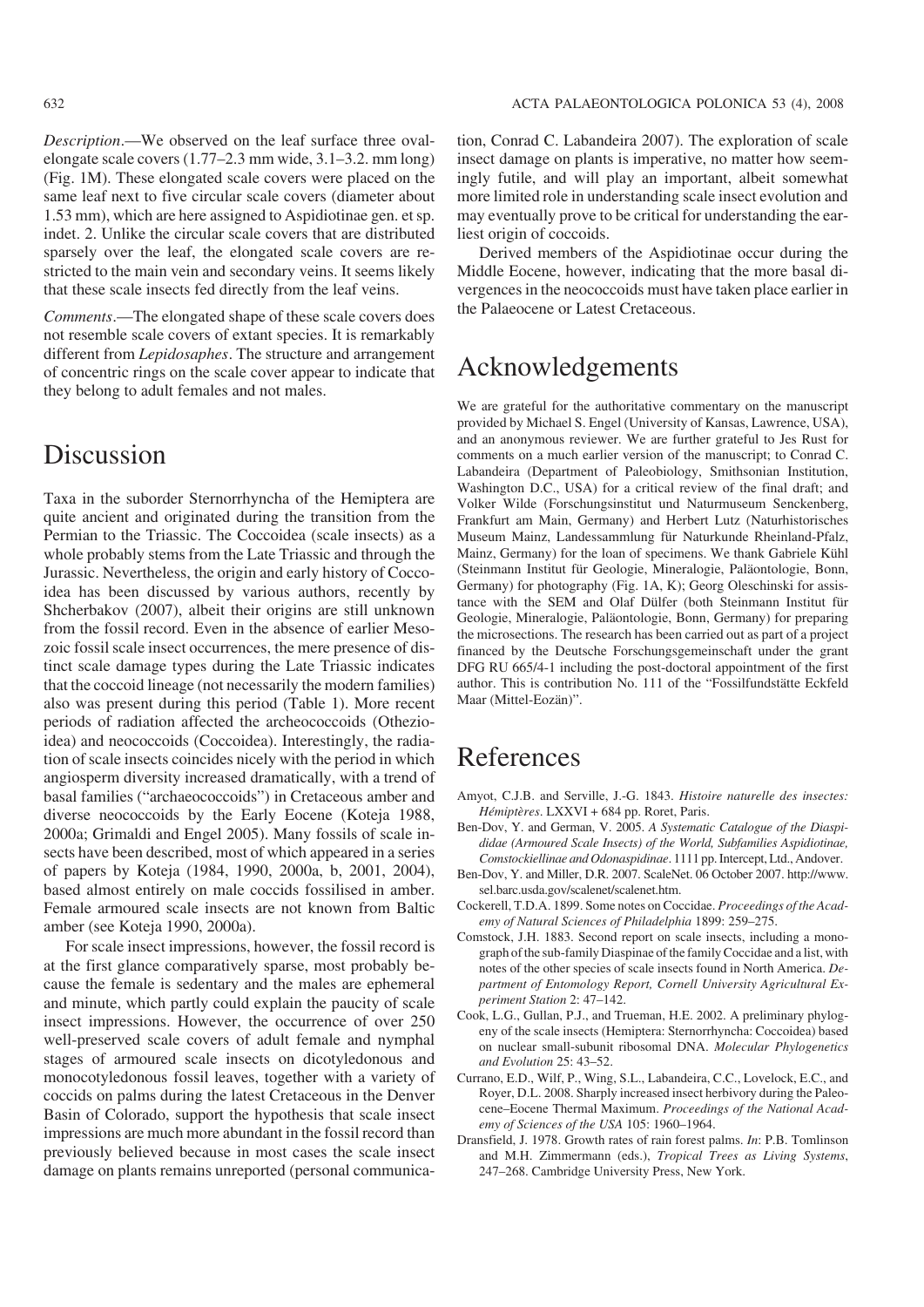- Ehrlich, P.R. and Raven, P.H. 1964. Butterflies and plants: a study in co− evolution. *Evolution* 18: 586–608.
- Farrell, B.D. and Mitter, C. 1993. Phylogenetic determinants of insect/plant community diversity. *In*: R.E. Ricklefs and D. Schluter (eds.), *Species Diversity in Ecological Communities. Historical and Geographical Perspectives*, 253–266. University of Chicago, Chicago.
- Ferris, G.F. 1942. *Atlas of the Scale Insects of North America*. 278 pp. Stan− ford University Press, Palo Alto, California.
- Franzen, J.L. 2005. The implications of the numerical dating of the Messel fos− sil deposit (Eocene, Germany) for mammalian biochronology. *Annales de Paléontologie* 91: 329–335.
- Gradstein, F.M., Ogg, J.G., and Smith, A.G. (eds.) 2004. *A Geological Time Scale 2004*. Cambridge University Press, Cambridge.
- Grimaldi, D. and Engel, M.S. 2005. *Evolution of the Insects*. 755 pp. Cam− bridge University Press, Cambridge.
- Gullan, P.J. and Kosztarab, M. 1997. Adaptations in scale insects. *Annual Review of Entomology* 42: 23–50.
- Handlirsch, A. 1903. Zur Phylogenie der Hexapoden. *Sitzungsberichte der Königlichen Akademie der Wissenschaften in Wien, mathematische− naturwissenscgaftliche Klasse* 112 (1): 716–738.
- Harley, M.M. 2006. A summary of fossil record for Arecaceae. *Botanical Journal of the Linnean Society* 151: 39–67.
- Harris, A.C., Bannister, J.M., and Lee, D.E. 2007. Fossil scale insects (Hemiptera, Coccoidea, Diaspididae) in life position on an angiosperm leaf from an Early Miocene lake deposit, Otago, New Zealand. *Journal of the Royal Society of New Zealand* 37: 1–13.
- Howard, F.W. 2001. The Animal Class Insecta and the Plant Family Palmae. *In*: F.W. Howard, D. Moore, R.M. Giblin−Davis, and R.G. Abad (eds.), *Insects on Palms*, 1–32. CABI Publishing, Oxon, New York.
- Howard, F.W., Moore, D., Giblin−Davis, R.M., and Abad, R.G. 2001. *In− sects on Palms*. 400 pp. CABI Publishing, Oxon, New York.
- Koteja, J. 1984. The Baltic amber Matsucoccidae (Homoptera, Coccinea). *Annales Zoologici* 37: 437–496.
- Koteja, J. 1988. *Eomatsucoccus* gen. n. (Homoptera, Coccinea) from Sibe− rian Lower Cretaceous deposits. *Annales Zoologici* 42: 141–163.
- Koteja, J. 1990. Paleontology. *In*: D. Rosen (ed.), *Armoured Scale Insects, Their Biology, Natural Enemies and Control*, 149–163. Elsevier Sci− ence Publisher, Amsterdam.
- Koteja, J. 2000a. Advances in the study of fossil coccids (Hemiptera: Coccinea). *Polish Journal of Entomology* 69: 187–218.
- Koteja, J. 2000b. Scale insects (Homoptera, Coccinea) from the Upper Cre− taceous New Jersey amber. *In*: D. Grimaldi (ed.), *Studies on Fossils in Amber, with Particular Reference to the Cretaceous of New Jersey*, 147–229. Backhuys Publishers, Leiden.
- Koteja, J. 2001. Essays on coccids (Hemiptera: Coccinea). Paleontology without fossils? *Prace Muzeum Ziemi* 46: 41–53.
- Koteja, J. 2004. Scale insects (Hemiptera: Coccinea) from the Cretaceous Myanmar (Burmese) amber. *Journal of Systematic Palaeontology* 2: 109–114.
- Koteja, J. and Ben−Dov, Y. 2003. Notes on the fossil armoured scale insect *Aspidiotus crenulatus* (Pampaloni) (Hem., Coccoidea, Diaspididae). *Bulletin de la Société entomologique de France* 108: 165–166.
- Labandeira, C.C. 1998. Plant−insect associations from the fossil record. *Geotimes* 43: 18–24.
- Labandeira, C.C. 2002. Paleobiology of middle Eocene plant−insect associ− ations from the Pacific Northwest: A preliminary report. *Rocky Moun− tain Geology* 37: 31–59.
- Labandeira, C.C. 2006a. The four phases of plant−arthropod associations in deep time. *Geologica Acta* 4: 409–438.
- Labandeira, C.C. 2006b. Silurian to Triassic plant and hexapod clades and their associations: new data, a review, and interpretations. *Arthropod Systematics and Phylogeny* 64: 53–94.
- Labandeira, C.C. 2007. The origin of herbivory on land: Initial patterns of plant tissue consumption by arthropods. *Insect Science* 14: 259–275.
- Labandeira, C.C., Dilcher, D.L., Davis, D.R., and Wagner, D.L. 1994. Ninety−seven million years of angiosperm−insect association: Paleobio−

logical insights into the meaning of coevolution. *Proceedings of the Na− tional Academy of Sciences* 91: 12278–12282.

- Labandeira, C.C., Ellis, B., Johnson, K.R., and Wilf, P. 2007. Patterns of plant−insect associations from the Cretaceous–Paleocene interval of the Denver Basin. *Geological Society of America, Abstracts with Programs* 39 (6): 27.
- Lepesme, P. 1947. *Les insectes des palmiers*. 903 pp. Paul Lechevalier, Paris.
- Linnaeus, C. 1758. *Systema Natura Per Regna Tria Naturae Secundum Classes, Ordines, Genera, Species, Cum Characteribus, Differentiis, Synonymis, Locis*. 824 pp. Holmiae, Salvii.
- Lutz, H., Frankenhäuser, H., and Neuffer, F.O. 1998. *Fossilfundstelle Eckfelder Maar−Archiv eines mitteleozänen Lebensraumes in der Eifel*. 51 pp. Landessammlung für Naturkunde Rheinland−Pfalz, Mainz.
- Maskell, W.M. 1878. On some Coccidae in New Zealand. *Transactions and Proceedings of the New Zealand Institute* 11: 187–228.
- Mertz, D.F., Harms, F.−J., Gabriel, G., and Felder, M. 2004. Arbeitstreffen in der Forschungsstation Grube Messel mit neuen Ergebnissen aus der Messel−Forschung. *Natur und Museum* 134 (9): 289–290.
- Mertz, D.F. and Renne, P.R. 2005. A numerical age for the Messel fossil de− posit (UNESCO World Heritage Site) derived from <sup>40</sup>Ar/<sup>39</sup>Ar dating on a basaltic rock fragment. *Courier Forschungsinstitut Senckenberg* 255: 67–75.
- Mertz, D.F., Swisher, C.C., Franzen, J.L., Neuffer, F.O., and Lutz, H. 2000. Numerical dating of the Eckfeld maar fossil site, Eifel, Germany: a cali− bration mark for the Eocene time scale.*Naturwissenschaften* 87: 270–274.
- Mitter, C., Farrell, B.D., and Wiegmann, B.M. 1988. The phylogenetic study of adaptive zones: has phytophagy promoted insect diversifica− tion? *The American Naturalist* 132 : 107–128.
- Pampaloni, L. 1902. I resti organici nel disodile di Melilli in Sicilia. *Palaeontographia Italica* 8: 121–130.
- Read, R.W. and Hickey, L.J. 1972. A revised classification of fossil palm and palm−like leaves. *Taxon* 21: 129–137.
- Rosen, D. (ed.) 1990. *Armored Scale Insects, their Biology, Natural Ene− mies and Control. Vol. 4A*, 384 pp., *Vol. 4B*, 688 pp. Elsevier, Amster− dam.
- Schaal, S. and Ziegler, W. (eds.) 1992. *Messel. An Insight into the History of Life and of the Earth*. 328 pp. Clarendon Press, Oxford.
- Scott, A.C. 1991. Evidence for plant−arthropod interactions in the fossil re− cord. *Geology Today* 7: 58–61.
- Scott, A.C., Stephenson, J., and Chaloner, W.G. 1992. Interaction and co− evolution of plants and arthropods during the Palaeozoic and Mesozoic. *Philosophical Transactions of the Royal Society of London, Series B* 335: 129–165.
- Shcherbakov, D.E. 2007. Extinct four−winged precoccids and the ancestry of scale insects and aphids (Hemiptera). *Russian Entomological Jour− nal* 16: 47–62.
- Targioni Tozzetti, A. 1892. *Aonidia blanchardi*, nouvelle espèce de cochenille du dattier du Sahara. *Mémoires de la Société Zoologique de France* 5: 69–82.
- Thompson, J.N. 1989. Concepts of coevolution. *Trends in Ecology and Evo− lution* 4 (6): 179–183.
- Thompson, J.N. 1999a. Specific hypotheses on the geographic mosaic of co− evolution. *The American Naturalist* 153: S1–S14.
- Thompson, J.N. 1999b. The evolution of species interaction. *Science* 284: 2116–2118.
- Thompson, J.N. and Pellmar, O. 1991. Evolution of oviposition behavior and host preference in Lepidoptera. *Annual Review of Entomology* 36: 65–89.
- Tomlinson, P.B. 1979. Systematics and ecology of the palmae. *Annual Re− view of Ecology and Systematics* 10: 85–107.
- Wappler, T. 2003. Die Insekten aus dem Mittel−Eozän des Eckfelder Maares, Vulkaneifel. *Mainzer Naturwissenschaftliches Archiv, Beiheft* 27: 1–234.
- Wappler, T. and Engel, M.S. 2003. The Middle Eocene bee faunas of the Eckfeld Maar and Messel, Germany (Hymenoptera: Apoidea). *Journal of Paleontology* 77: 908–921.